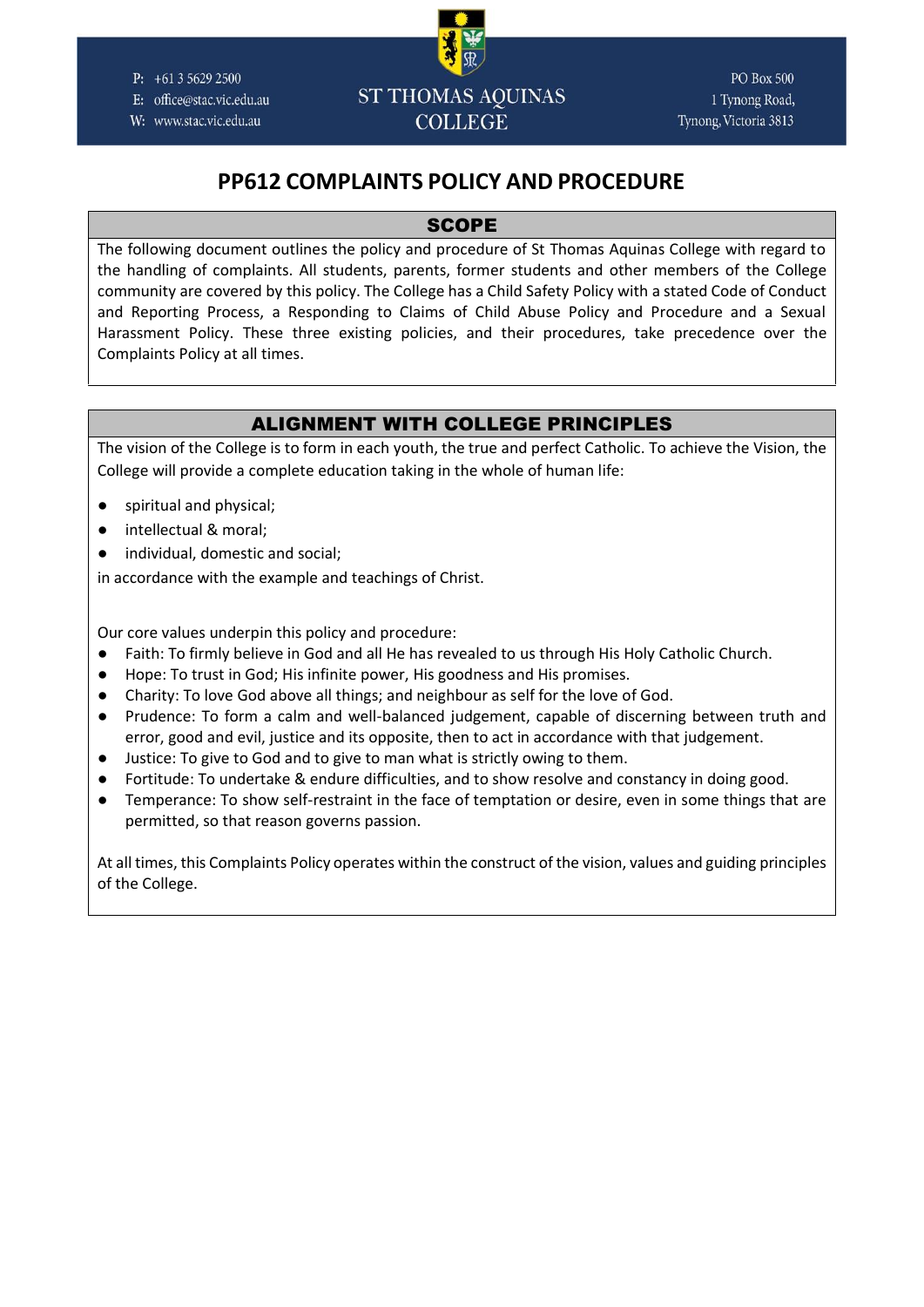# POLICY STATEMENT

Complaints occur from time to time and the College is committed to achieving an effective resolution in a positive atmosphere. This policy and related procedures set out the process by which complaints can be addressed in a confidential, expeditious and sensitive way. A positive resolution will most often arise where there is clear communication, an opportunity for all parties to express their views and be heard. As such, the College encourages parties to agree upon a method of resolution.

The College considers that accurate record-keeping during the process of hearing a complaint and respect for confidentiality of those involved are important elements in the complaints handling process. The College expects that complaints will be handled in a respectful manner in the best interests of students of the College as a whole. In particular, the College seeks to:

- act in partnership with parents and staff to deliver education and care to students of the highest quality;
- provide a working and learning environment that is safe, fair and just;
- actively promote the development of positive and respectful relationships and seeking to minimise the incidence of conflict that might otherwise give rise to a complaint;
- support the right of every person to have his or her complaint lodged, listened to, addressed fairly and dealt with as soon as possible;
- attempt to resolve complaints in a respectful and supportive way;
- meet its moral and legal obligations in the complaints handling process;
- maintain clear and timely communications and accurate record keeping;
- provide appropriate support for relevant staff to investigate and mediate on complaints.

Complaints and grievances may arise in a range of circumstances, including:

- behaviour by a member of the College community (staff, parent, volunteer or student) which may have an adverse impact upon another member of the College community - affecting the performance of their duties, work or studies at the College or otherwise affecting them personally;
- conflicts of interest and conflicts of duty;
- discriminatory or unprofessional behaviour or conduct;
- breaches of School policies.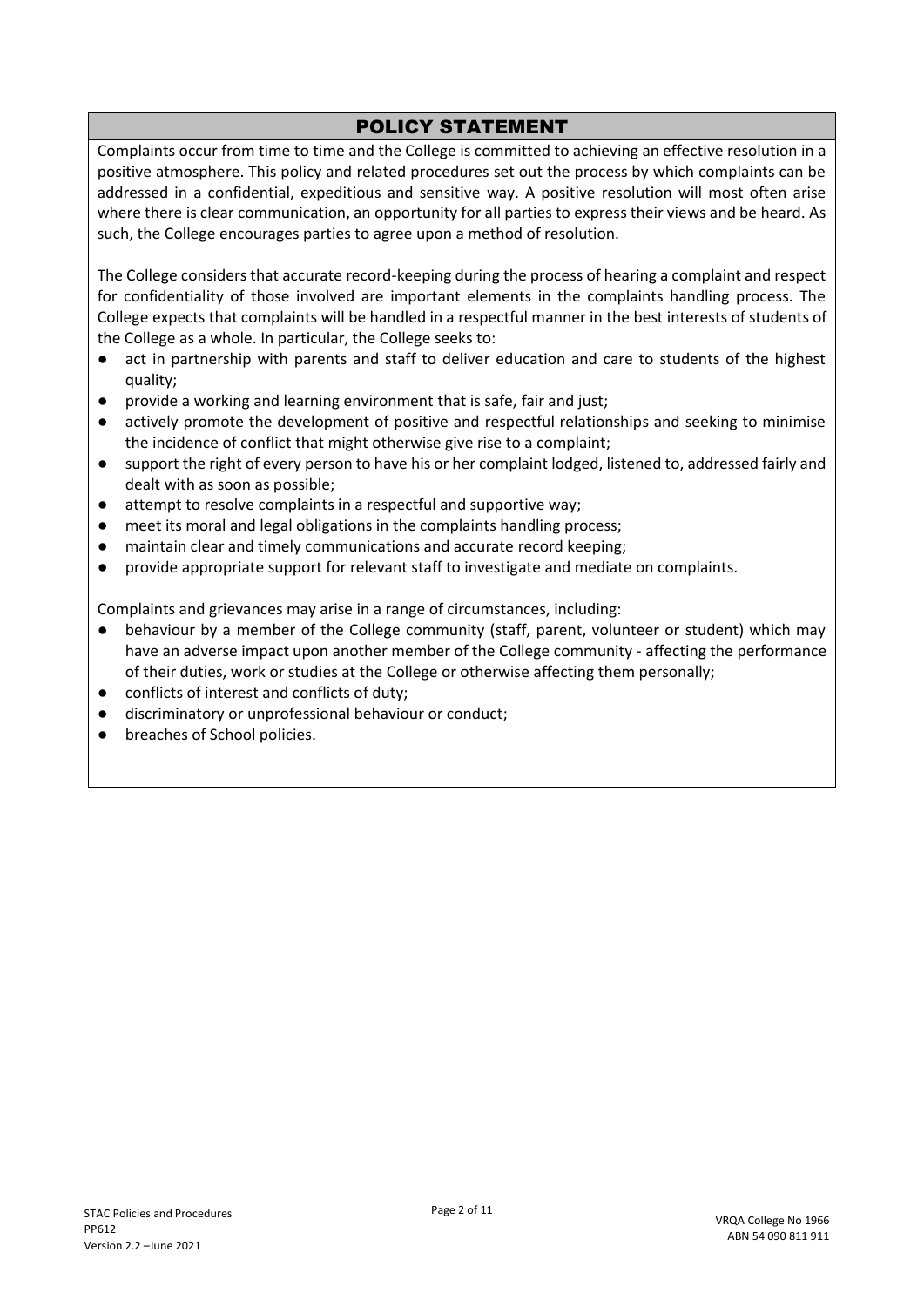# PROCEDURES / GUIDELINES

#### **Seeking early resolution**

Many complaints may be minor in nature or readily resolved, and often arise from genuine misunderstandings and/or issues relating to inadequate communication. In the vast majority of cases, such complaints ought to be satisfactorily resolved quickly and informally by a meeting or telephone call held between the parties involved.

The College supports complainants, wherever possible and as soon as practicable after a matter becomes a concern, to seek to resolve a complaint in an informal and amicable manner. This is best done through direct communication / discussion by and between the parties themselves (i.e. parent and teacher).

The College expects that it should only be necessary for more formal procedures (as identified below) to be invoked when a matter is of very serious nature and/or cannot be resolved by the parties themselves through informal means.

#### ● **Complaints Procedure**

● The College has a formal process to deal with complaints that cannot be otherwise promptly resolved as set out above.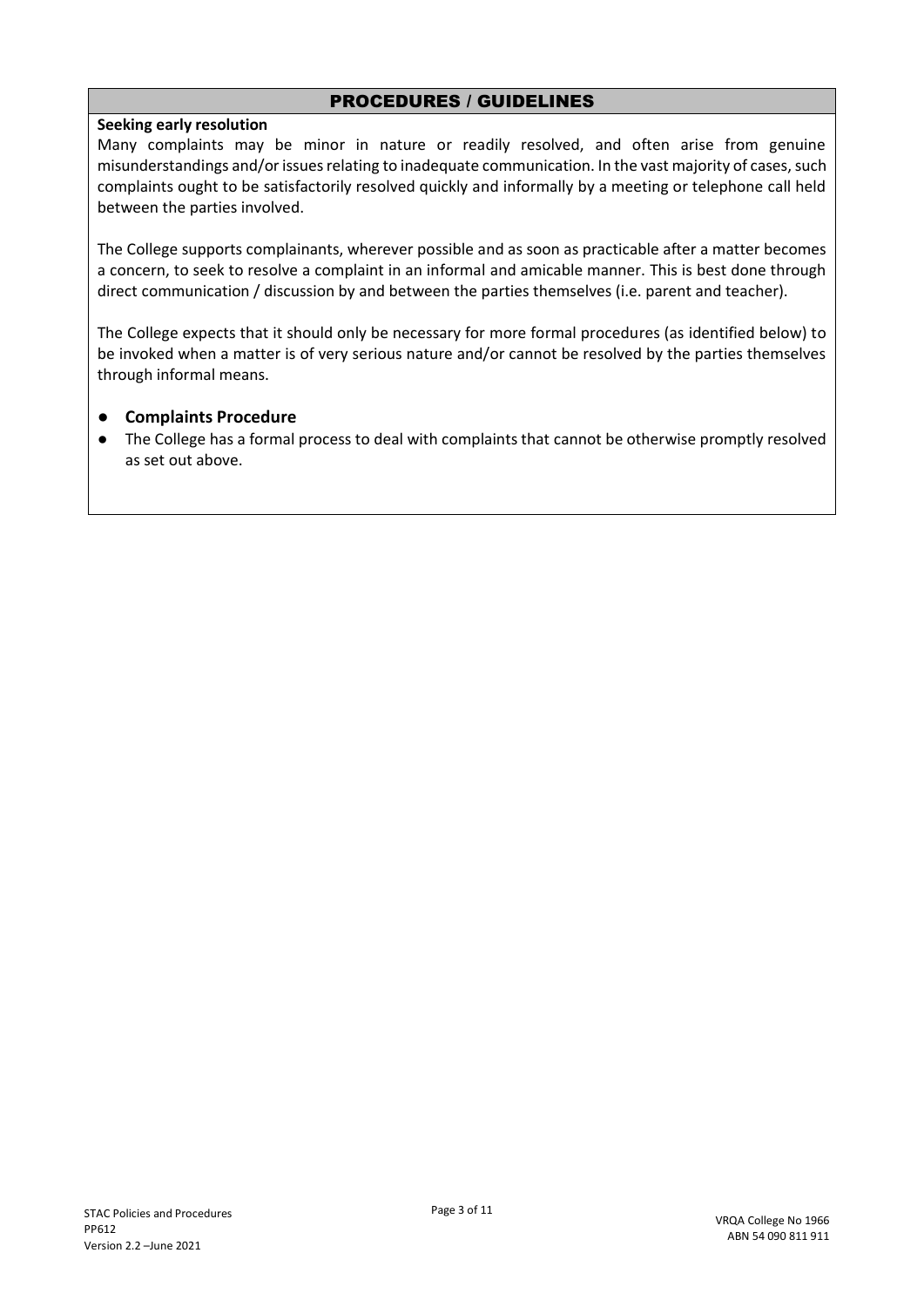# PROCEDURES / GUIDELINES

# **Lodging a Complaint - Principles**

The following principles will apply to the lodging of a complaint:

- 1. The health, safety and wellbeing of all members of the College community remain the highest priority.
- 2. Any member of the College community who is aggrieved is entitled to lodge a complaint.
- 3. Complaints should be lodged in good faith and without frivolous, malicious or vexatious intent. (The College has the right to reject complaints which it deems to be frivolous, malicious or vexatious.)
- 4. The College aims to take all complaints seriously and to consider them promptly.
- 5. The College will affirm a complainant's right to complain and will not discourage a person from making a complaint.
- 6. The College will make every reasonable effort to ensure a person lodging a complaint or a member of their family will not be treated unfairly or victimised because of the complaint they have made.
- 7. All resolution policies and processes acknowledge and value different perspectives and will operate under the principles of impartiality, promptness and protection from victimisation.
- 8. If appropriate, complainants will be notified that this policy does not remove their right to proceed to an external body or authority.
- 9. Each complaint is to be dealt with on its particular circumstances and merits and any settlements reached or determinations made through the resolution process will not necessarily constitute any binding precedent for future or similar cases.
- 10. In responding to a complaint, informally or formally, every reasonable effort shall be made to ensure that natural justice and procedural fairness are afforded to all parties. This means, in practical terms, that:
	- a. all parties are to be treated with respect and to be heard;
	- b. all parties should participate fully in the resolution process to achieve an outcome that is realistic and reasonable;
	- c. a person who is the subject of a complaint should be informed of the substance thereof and given a full opportunity to present their perspective;
	- d. all parties have a right to seek advice and support;
	- e. investigations and proceedings must be conducted fairly, thoroughly and without bias or undue delay;
	- f. parties should provide all relevant material, complete and factual information, documents or other evidence relating to the document.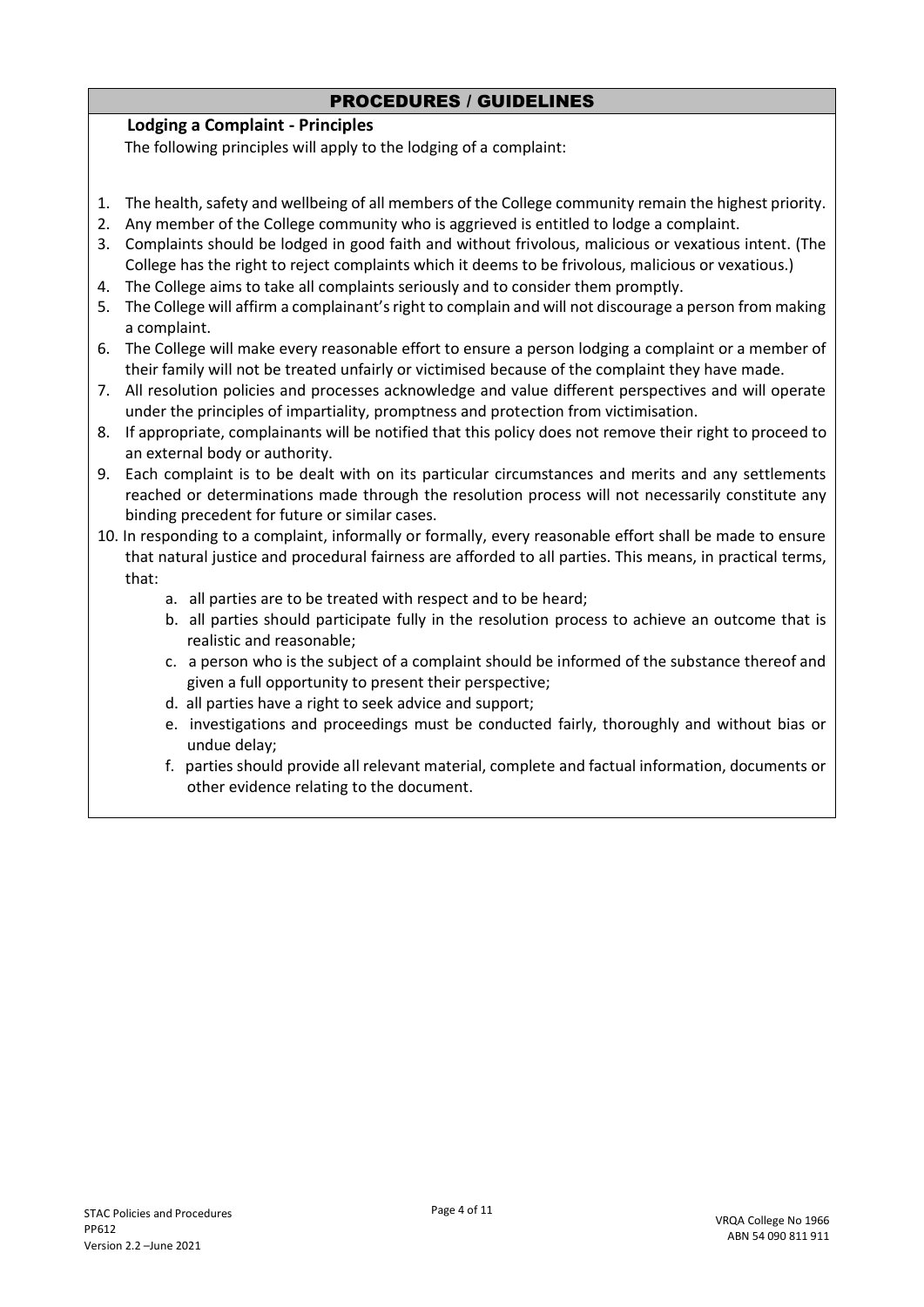# **Procedure**

A complaint made by a parent, student or member of the College community, should be made in writing to any one of: the Principal, Deputy Principal, Business Manager or Dean of sub-School.

A formal notice of complaint would typically be dealt with in the following manner: Arrange meeting with complainant

- 1. Ensure that at least one senior member of the College staff is present at the meeting.
- 2. Discuss the complaint in a private office or like location within the College.
- 3. Allow the complainant to tell the whole story.
- 4. Affirm the right to complain.
- 5. Acknowledge the complainant's concerns.
- 6. Take notes of each key point made by the complainant and seek the complainant's confirmation that the noted points represent an accurate record of the complaint.
- 7. Show empathy with the complainant's emotion, but reserve the right to request the complainant to be civil or terminate the interview in the event of any threatening behaviour.
- 8. Avoid immediate judgements or debate, or becoming defensive or angry in the early stages of discussion.
- 9. The complainant will be asked what he or she wishes to achieve in terms of resolution.
- 10. Discuss who might and/or should be informed about the complaint.
- 11. Focus on what is in the best interests of students of the College as a whole, having regard to any particular student(s) involved in the subject of the complaint.
- 12. Offer time for the complainant to reconsider.

#### **Investigation**

- 13. As soon as practicable after a formal complaint has been lodged, a process will be put in place by the College to investigate the complaint.
- 14. The investigative process in relation to a formal complaint will include but not necessarily be limited to: gathering relevant material and information relating to the complaint, further meetings convened of the parties to discuss the complaint and to seek a resolution.

#### **Resolution or determination**

- 15. If a mutual resolution cannot be agreed, a determination will be made by the College, based on thorough investigation, as to whether or not to uphold the complaint.
- 16. If the complaint is substantiated, the evidence is inconclusive or if the complaint is found to not be substantiated, all parties will be formally advised accordingly, along with any follow-up counselling or other actions as the parties agree and/or the College deems appropriate and necessary in all the circumstances.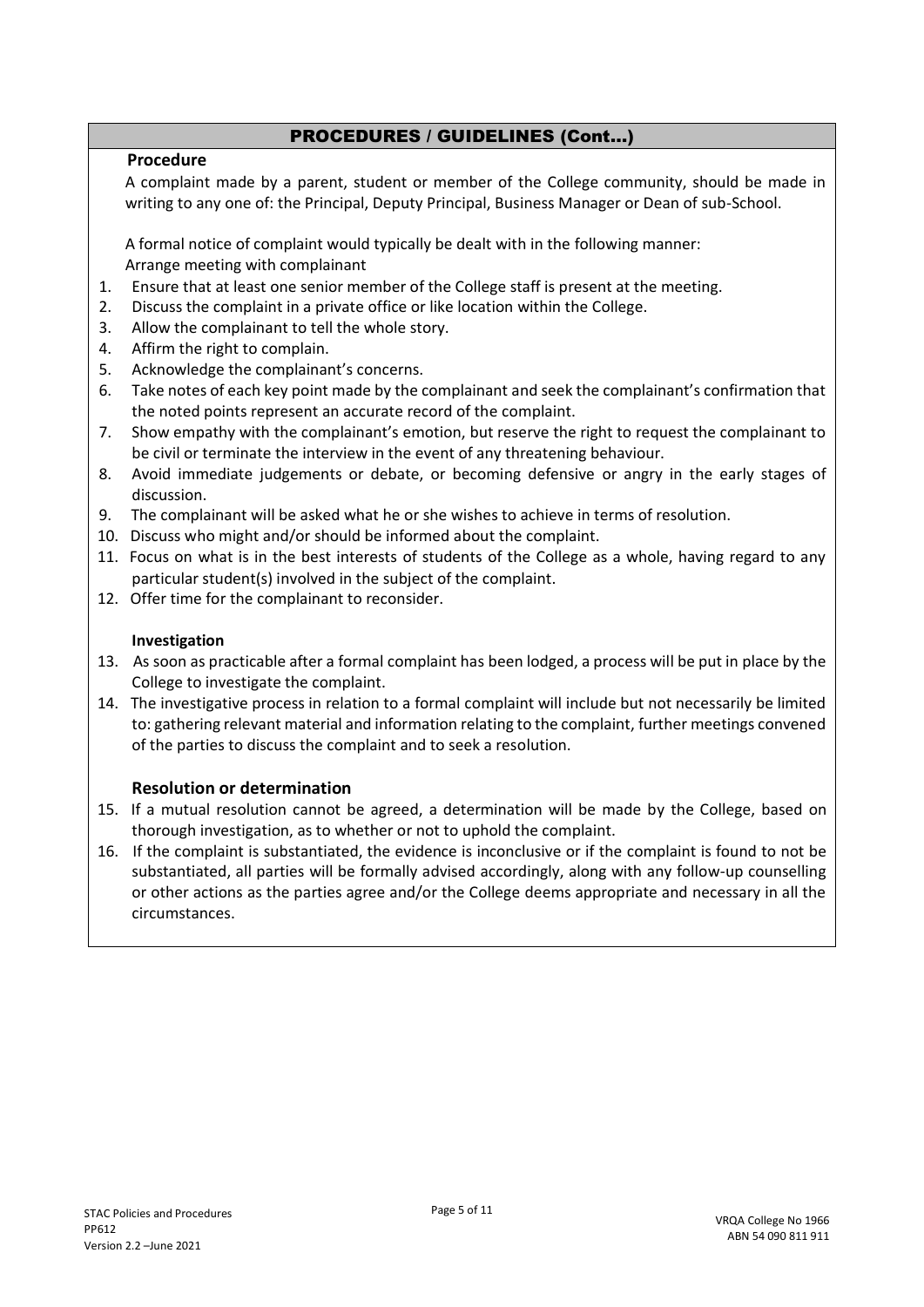#### **Escalation**

- 17. If the complaint is not resolved by the person with whom it was lodged, the complainant may escalate their complaint to the Principal who will investigate and seek to resolve the complaint.
- 18. If the complaint is not resolved by the Principal, the complainant may lodge the complaint with the Chair of the College Board.
- 19. The Chair of the College Board will have discretion as to how to deal with the complaint, including referring it back to a member of the College staff.
- 20. Nothing in this policy and procedure prevents a complainant from lodging their complaint with an external body (as appropriate to the subject matter of the complaint).

#### **COMPLAINT PROCESS**

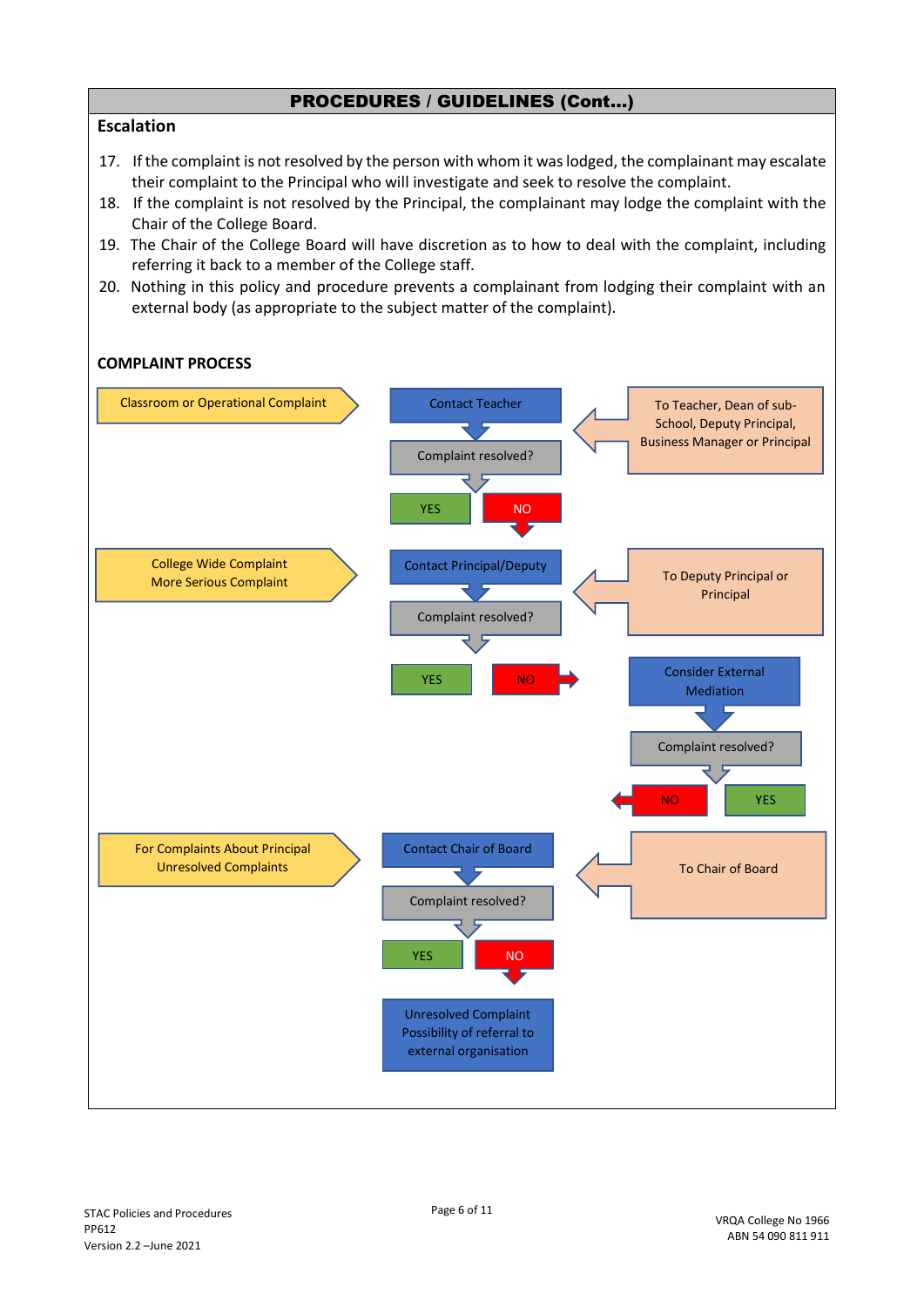# **Documentation / Record Keeping**

- 22. While the detail and formality of record keeping may vary according to each issue, appropriate documentation should be maintained. Records will need to be kept if further disputation occurs or in the case of future legal action. Details such as dates, names, contacts, statements, relevant files, staff involved and outcomes should be recorded in written form (including via electronic records). Accurate, appropriate and secure records will be kept at the College by the person(s) responsible for overseeing or managing the resolution process for a particular complaint.
- 23. A central Complaints Register, identifying the date the complaint was received, who received the complaint, what action was taken and what outcome was achieved will be kept and managed by the Principal's Executive Assistant.

# **Referral of a Complaint to the Board of the College**

- 24. The Principal will have to make a final decision on all complaints, unless:
	- $\bullet$  the complaint directly concerns an allegation about the Principal's conduct in which case the Chairman of the Board will determine appropriate procedures for handling the complaint;
	- the Principal determines that due to the nature of the complaint (or complaints) the complaint should be referred to the Board for determination;
	- the complaint concerns an allegation of serious criminal conduct in which case the Chairman of the Board must be informed as soon as practicable. The Principal may consult with the Chairman of the Board regarding a complaint or complaints handling generally.

#### **Anonymous Complaints**

25. Complaints from an anonymous source will be taken seriously and investigated as soon as practicable. However, it is often difficult to undertake a thorough investigation and resolution if the complainant cannot be identified or does not want information to be passed to the relevant people. This raises issues in relation to procedural fairness for those who have a complaint made about them as they have a right to know the particulars of the complaint and to respond. The College therefore cannot guarantee that anonymous complaints can or will be dealt with in accordance with these procedures. Complainants are therefore encouraged to identify themselves.

#### **Vexatious Complaints**

- 26. Inaccurate, misleading, malicious or false accusations have negative consequences for the person(s) concerned, interpersonal relationships and the morale of the College Community.
- 27. Where it is found that a complaint has been made in bad faith to cause distress to one or more persons, or as a practical joke, disciplinary measures will be taken.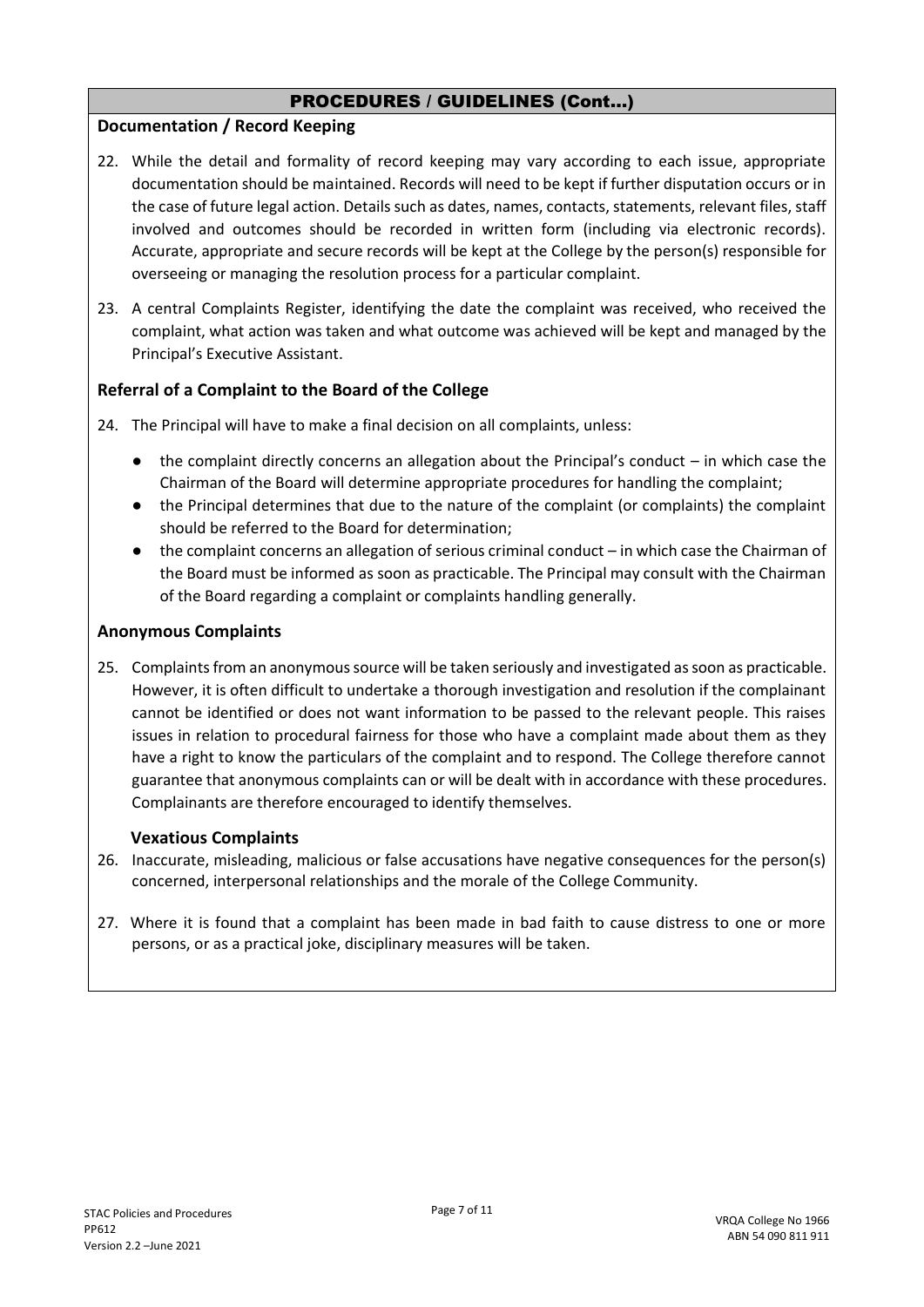#### **Confidentiality and Mandatory Reporting**

- 28. The College will treat a complaint with respect and sensitivity. However, a complainant should not assume communications with the College, or any documents supplied to the College, will necessarily be kept confidential. Although the College will endeavour to deal with complaints with appropriate discretion, the College reserves the right to disclose details of the matter to other persons who, in the College's opinion, need to know them in order to facilitate the resolution of the complaint.
- 29. As far as possible, due discretion will be respected and maintained by all parties throughout the resolution process, save where the persons are required to be informed on a 'need to know' basis or where investigative, statutory or legal requirements stipulate that matters be disclosed, reported or discussed. Therefore, there can be no overriding legal obligation or right with respect to confidentiality.
- 30. Where complaints are made in circumstances where an alleged crime may have been committed or the matter falls under the Reporting Abuse and Neglect provisions, the Police or similar outside agencies (e.g. Child Abuse Report Line) will be contacted and formally advised.

# **Withdrawing a Complaint**

31. A complaint can be withdrawn at any stage. If a complaint is withdrawn, the matter will be deemed to be closed. However, the complaint will still be recorded on the central Complaints Register and a notation will be made to the effect that it has been withdrawn.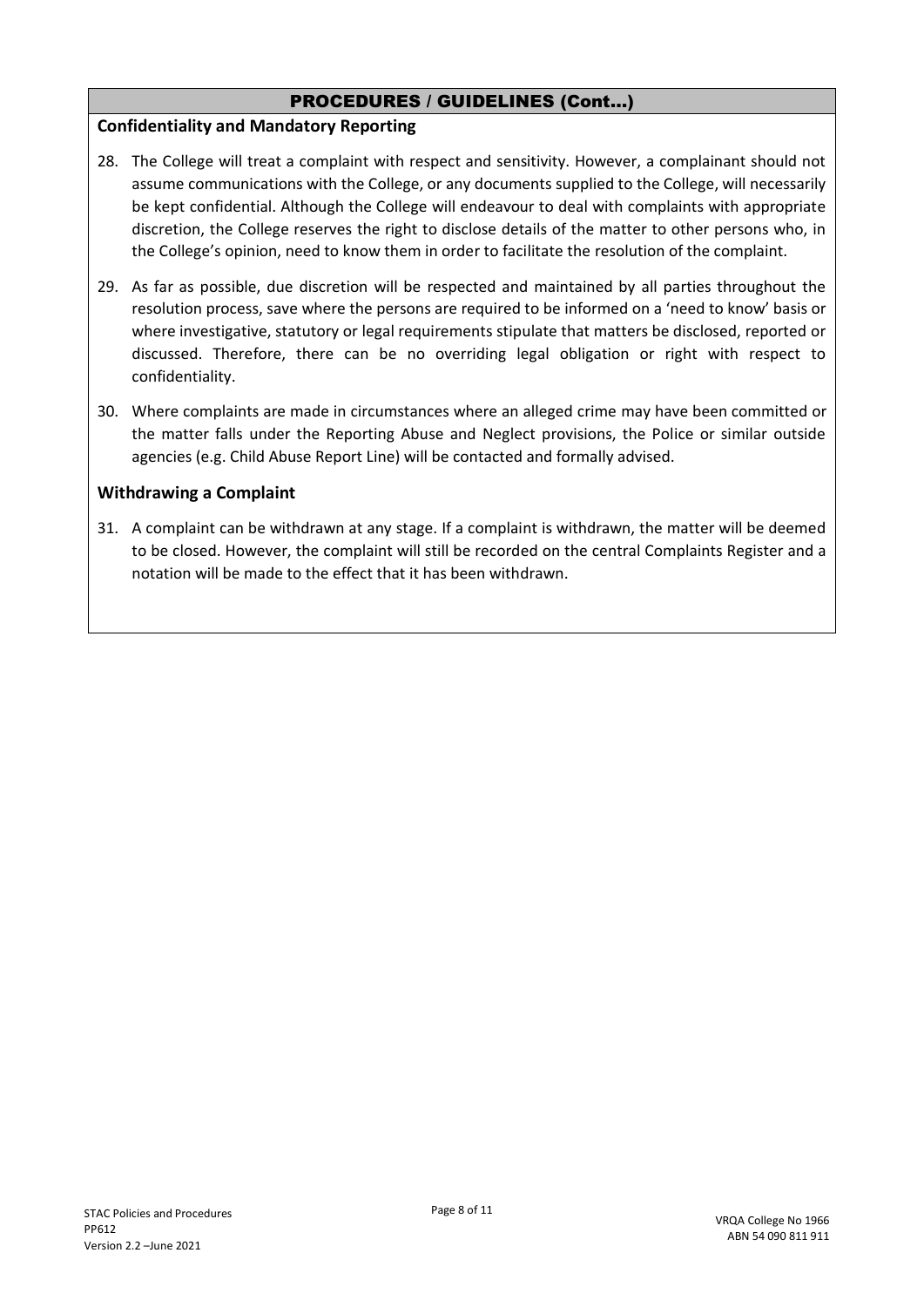#### **Referral to Outside Bodies**

- 32. Where a complaint is not or cannot be resolved within the College, the parties may seek assistance from outside professional agencies or judicial bodies in order that a further attempt can be made to resolve the matter. It should be noted that:
	- Independent Schools of Victoria will not act as a mediator between parents and the College but they will provide guidance to the College on whether it's implementation of this policy and related investigations were handled appropriately. The College may refer its investigations and findings to ISV personnel to ascertain if the complaint has been fairly handled.
	- If a matter remains unresolved, or parents feel that the College has failed to take their complaint seriously, ISV may be able to provide general assistance to help parents understand the College's position.
	- The College may decide to engage an external investigator in circumstances where it feels the complaint should be handled by an independent third party (for example, complaints against the leadership team of the College).
- 33. Complaints about teachers can also be reported to the Victorian Institute of Teaching (VIT), which is the regulator in relation to the registration and investigation of serious misconduct (including conduct which is of a physical or emotional nature) of all teachers in the state of Victoria. If unsure whether the complaint constitutes serious misconduct by a teacher, contact the VIT on 1300 888 067 or [vit@vit.vic.edu.au.](mailto:vit@vit.vic.edu.au)
- 34. In some cases, certain actions which involve physical or emotional misconduct, such as unlawful assault or threats to the person, may constitute a criminal offence. These types of offences should be reported to and investigated by the police. Initial consultation with the Principal may help to determine the appropriate course of action in these circumstances.
- 35. Neither the Minister for Education in Victoria nor the Department for Education has any power to directly intervene in any complaints relating to the operations of a non-government school and therefore will not receive or consider any referral of a complaint regarding the College.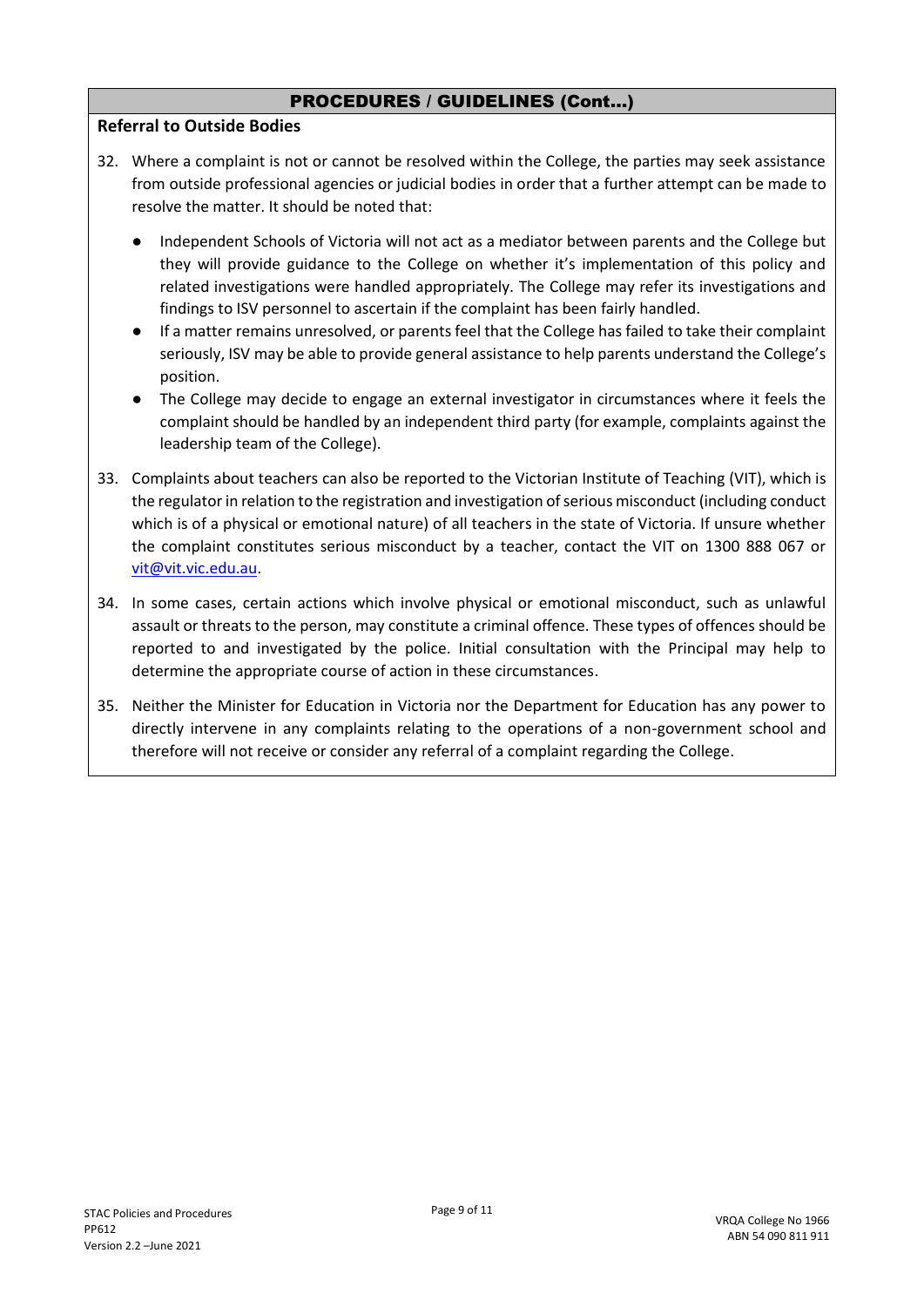# LEGISLATIVE CONTEXT

Both Federal and State legislation is relevant to the concepts discussed in this policy. This legislation and related STAC policies include the following:

- *Fair Work Act 2009*
- *Education and Training Reform Act 2006 (Vic.)*
- *Education and Training Reform Regulations 2017 (Vic.)*
- *Charter of Human Rights and Responsibilities Act 2006 (Vic.)*
- *Protected Disclosure Act 2012 (Vic.)*
- *Privacy Act 1988 (Cth)*
- *Crimes Act 1958 (Vic.)*
- *Equal Opportunity Act 2010 (Vic.)*
- *Wrongs Act 1958 (Vic.)*
- *Disability Discrimination Act 1992 (Cth)*
- *Disability Standards for Education 2005 (Cth)*
- *Racial Discrimination Act 1975 (Cth)*
- *Migration Act 1958 (Cth).*
- St Thomas Aquinas College's Child Safety (and associated) Policy and Procedure
- St Thomas Aquinas College's Equal Opportunity and Respectful Workplace Policy & Procedure

# RESPONSIBILITIES

#### **Employee responsibilities**

● Where a complaint is made against an employee, they will be expected to cooperate in any investigation conducted by the College.

#### **Additional responsibilities of Principal, Deputy Principal and Deans of sub-School**

The above people will:

- Listen to the complaints of parents, students, other members of the community or staff;
- Document the concerns lodged;
- Raise the concerns at the appropriate level;
- Investigate the substance of the complaint;
- Document the complaint;
- Make any employee who is the subject of a complaint aware of the substance of the complaint and place a file note on their file *which is cited by the employee* (NB: the file note will, therefore, have the employee's signature on it;
- wherever possible, assist staff in informal (non-disciplinary) resolution of problems and complaints
- refer formal complaints about breaches of this policy to the appropriate person, e.g., Principal/Deputy Principal for investigation
- take action to ensure that the person who raises an issue or makes a complaint are not victimised for doing so;
- act impartially in resolving issues and enforcing appropriate workplace behaviour and conduct, and ensure relevant parties have an opportunity to be heard.